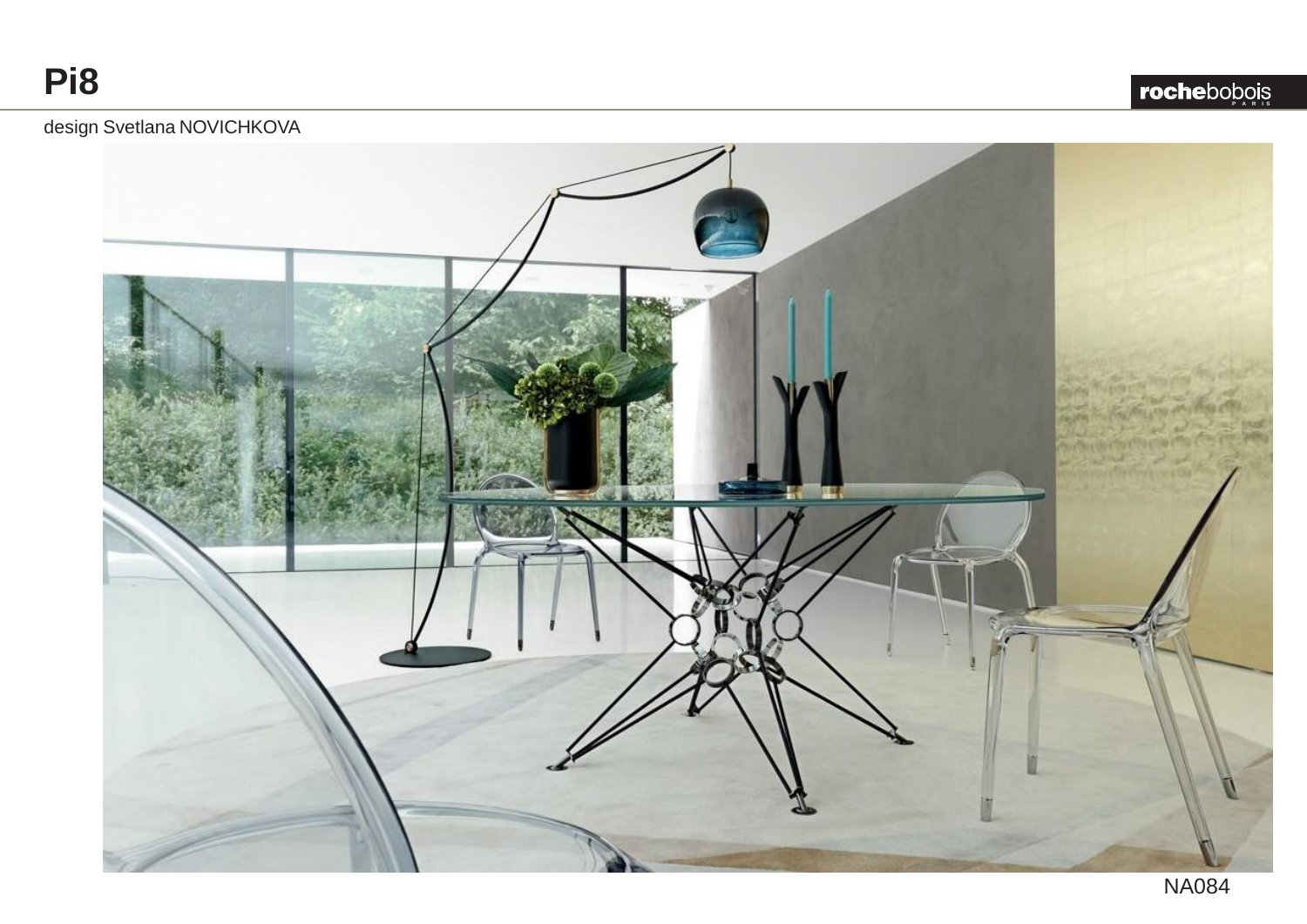**P A R I S P A R I S**

design Svetlana NOVICHKOVA



Table de repas - Dining Table - Mesa de comedor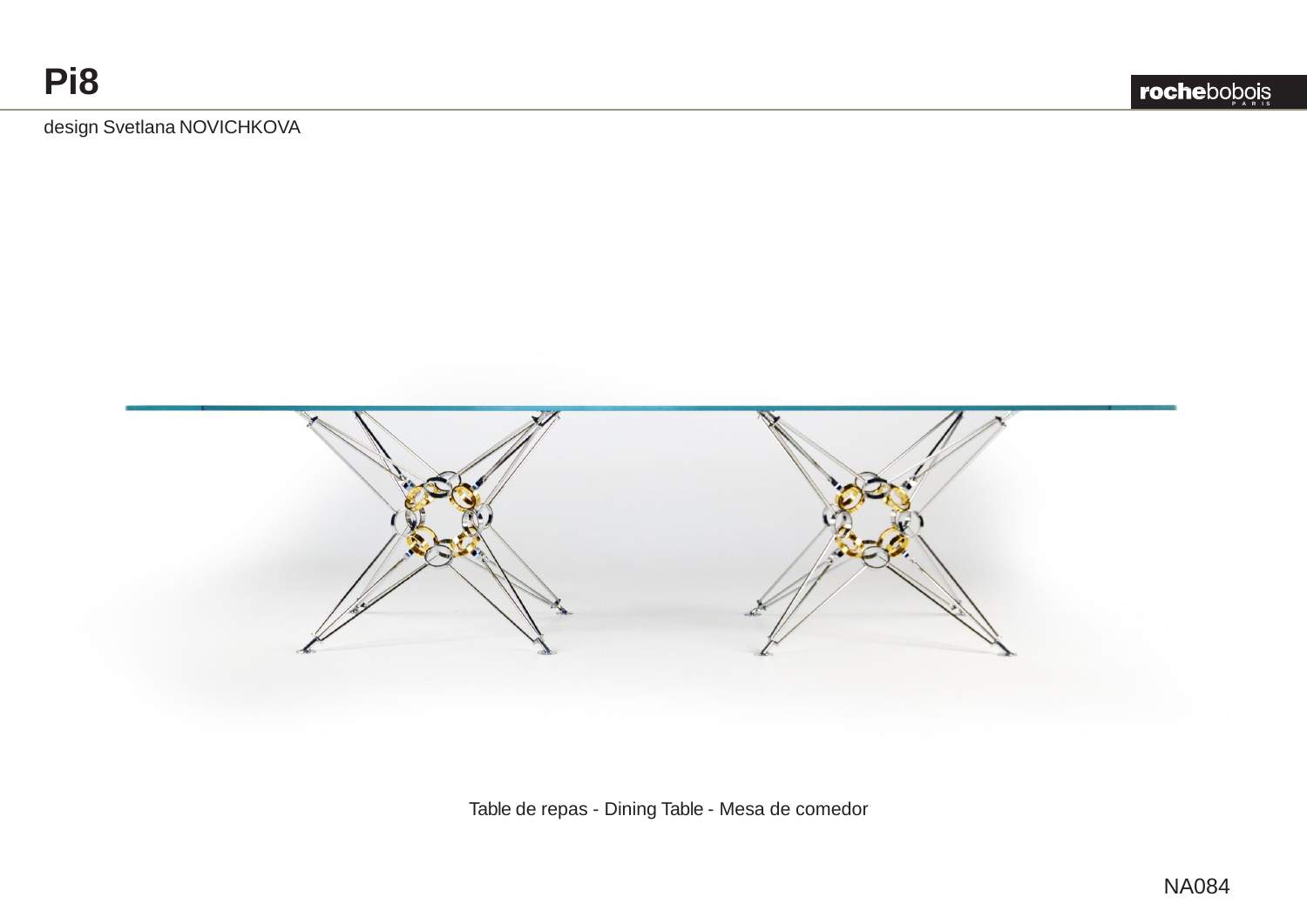## design Svetlana NOVICHKOVA

Table de repas avec piétement composé de 20 anneaux et de tiges d'acier. 4 finitions : anneaux et tiges laque noire mat, anneaux et tiges chrome, anneaux chrome noir/chrome et tiges laque noire mat; anneaux chrome/or et tiges chrome. Plateau en verre trempé épaisseur 12mm.

Fabrication européenne.

.

.

Dining table with base consisting of 20 rings and steel rods. 4 finishes available: rings and rod with matte black lacquer finish, chrome-plated rings and rods, chrome-plated/black chromeplated rings and matte black lacquer rods; chrome-plated/gilded rings and chrome-plated rods. Top in 12mm-thick tempered glass. Manufactured in Europe.

Mesa de comedor con patas compuestas de 20 anillos y varillas de acero. 4 acabados: Anillos y varillas laca negra mate; Anillos y varillas cromadas; Anillos cromado negro/cromo y varillas laca negra mate; Anillos cromado/dorado y varillas cromadas. Sobre en cristal templado (grosor 12 mm.). Fabricación europea.